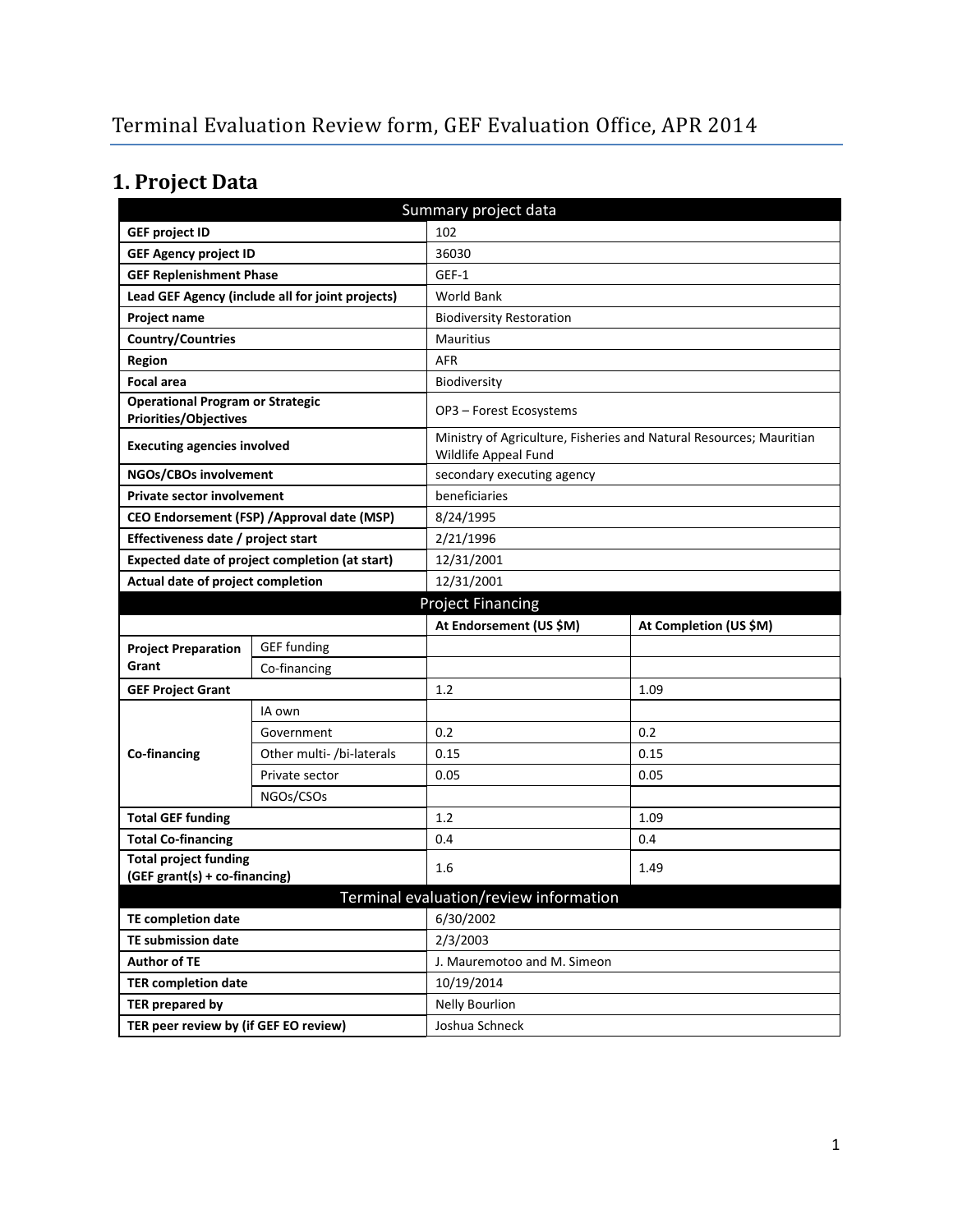## **2. Summary of Project Ratings**

| <b>Criteria</b>                                  | <b>Final PIR</b> | <b>IA Terminal</b><br><b>Evaluation</b> | <b>IA Evaluation</b><br><b>Office Review</b> | <b>GEF EO Review</b> |
|--------------------------------------------------|------------------|-----------------------------------------|----------------------------------------------|----------------------|
| <b>Project Outcomes</b>                          |                  |                                         |                                              |                      |
| <b>Sustainability of Outcomes</b>                | ML               | HL                                      |                                              |                      |
| <b>M&amp;E Design</b>                            | N/A              |                                         |                                              | MS                   |
| <b>M&amp;E</b> Implementation                    |                  | N/A                                     |                                              |                      |
| <b>Quality of Implementation</b>                 | N/A              |                                         | N/A                                          |                      |
| <b>Quality of Execution</b>                      |                  |                                         |                                              |                      |
| <b>Quality of the Terminal Evaluation Report</b> |                  |                                         |                                              |                      |

## **3. Project Objectives**

#### 3.1 Global Environmental Objectives of the project:

The Global Environmental Objective of the project as stated in the PD (pg. 5) is to "help the Government of Mauritius to meet some of its outstanding global obligations, identified in domestic environmental strategies and plans, and specified under the Biodiversity Convention, for which full domestic funding is not forthcoming." According to the project document, the project will result in the preservation of flora and associated endemic fauna, and serve both as a model of ecosystem restoration and as a learning experience for similar projects in the region and elsewhere.

3.2 Development Objectives of the project:

There are two development objectives to the project (PD, pg.5):

- (1) protect critically endangered biodiversity of international importance by restoring degraded small island habitats and propagating and reintroducing endemic species to these habitats; and
- (2) strengthen capacity for the management and monitoring of biodiversity restoration.

The main outcome of the project is to support innovative efforts in habitat and species restoration, as well as strengthen local capacity and facilities to undertake the required horticultural, monitoring and managerial activities. The project focuses on Rodrigues and Round Islands and Ile aux Aigrettes. According to the PD (pg.6), these islands offer different but complementary opportunities for habitat restoration and species recovery.

There are four main outputs to this project:

- (1) a survey for the identification of original habitat/community types for determining species recovery and habitat restoration targets at the three sites, and for the eradication or control of undesired exotic species,
- (2) investment in required infrastructure for the propagation and cultivation of threatened plants,
- (3) propagation, replanting, and reseeding of endemic plants, and reintroduction of endemic animals from captive-bred populations,
- (4) technical assistance to strengthen the governmental and non-governmental institutions involved, based on a skills audit and training need analysis.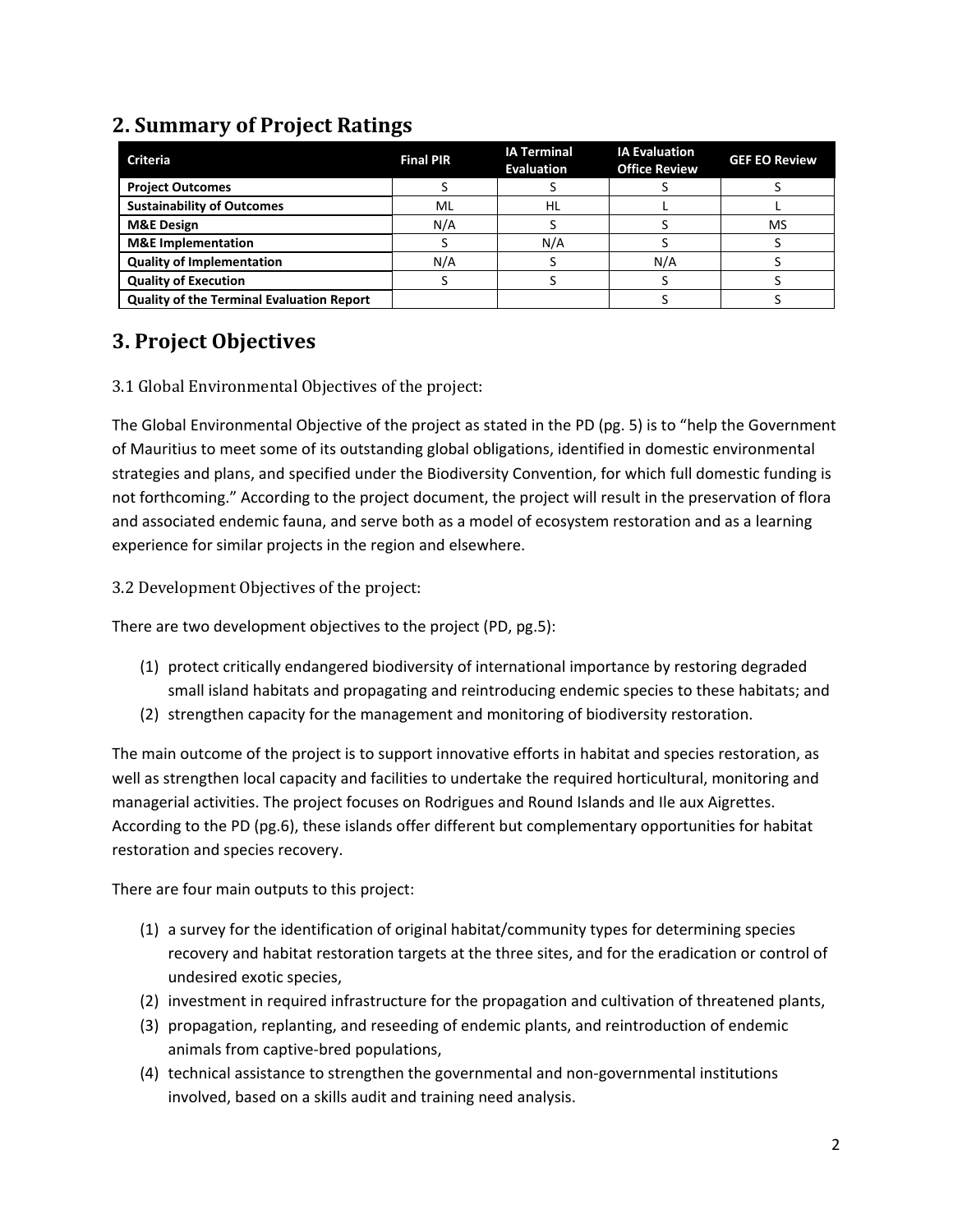3.3 Were there any **changes** in the Global Environmental Objectives, Development Objectives, or other activities during implementation?

The TE mentions that the objectives of the project were never formally revised, but that some of the objectives could not be carried out as originally planned. For example, in Rodrigues the restoration work in the Mourouk valley could not be undertaken because it had not been declared a nature reserve. The extension of the runway of Plaine Corail Airport into the nature reserve of Anse quitor also hampered the project's work (TE, pg. 6).

## **4. GEF EO assessment of Outcomes and Sustainability**

Please refer to the GEF Terminal Evaluation Review Guidelines for detail on the criteria for ratings.

Relevance can receive either a Satisfactory or Unsatisfactory rating. For Effectiveness and Cost efficiency, a six point rating scale is used (Highly Satisfactory to Highly Unsatisfactory), or Unable to Assess. Sustainability ratings are assessed on a four-point scale: Likely=no or negligible risk; Moderately Likely=low risk; Moderately Unlikely=substantial risks; Unlikely=high risk. In assessing a Sustainability rating please note if, and to what degree, sustainability of project outcomes is threatened by financial, sociopolitical, institutional/governance, or environmental factors.

Please justify ratings in the space below each box.

| 4.1 Relevance | Rating: Satisfactory |
|---------------|----------------------|
|               |                      |

The project is relevant to both the GEF and the government of Matrious. The project addresses high priority issues identified in Mauritius' National Environmental Action Plan and Environmental Investment Plan, and complement the Black River Gorges National Park initiative. The project seeks to preserve highly threatened endemic species and ecosystems by going beyond traditional protection measures and establishing a replicable model for species reintroduction and habitat and ecosystem restoration and monitoring, which would be especially valuable for other island ecosystem and species projects (PD, pg. 6). The project involves a Government-NGO partnership, and brings together international, national, and private sector expertise and resources, to raise awareness and increase opportunities for future resource mobilization. The project is "consistent with priorities identified by the first Conference of the Parties of the Convention on Biological Diversity since it is a demonstration project to promote conservation of endemic species in small island ecosystems" (PD, pg.6). Additionally, the project's objectives are inline with those of GEF Operational Program 3 – which seeks to preserve globally significant biodiversity found in forest ecosystems.

| <b>4.2 Effectiveness</b> | Rating: Satisfactory |
|--------------------------|----------------------|
|--------------------------|----------------------|

The effectiveness of the project is satisfactory as the project largely achieved its principle objectives. Progress is detailed further at each targeted island below: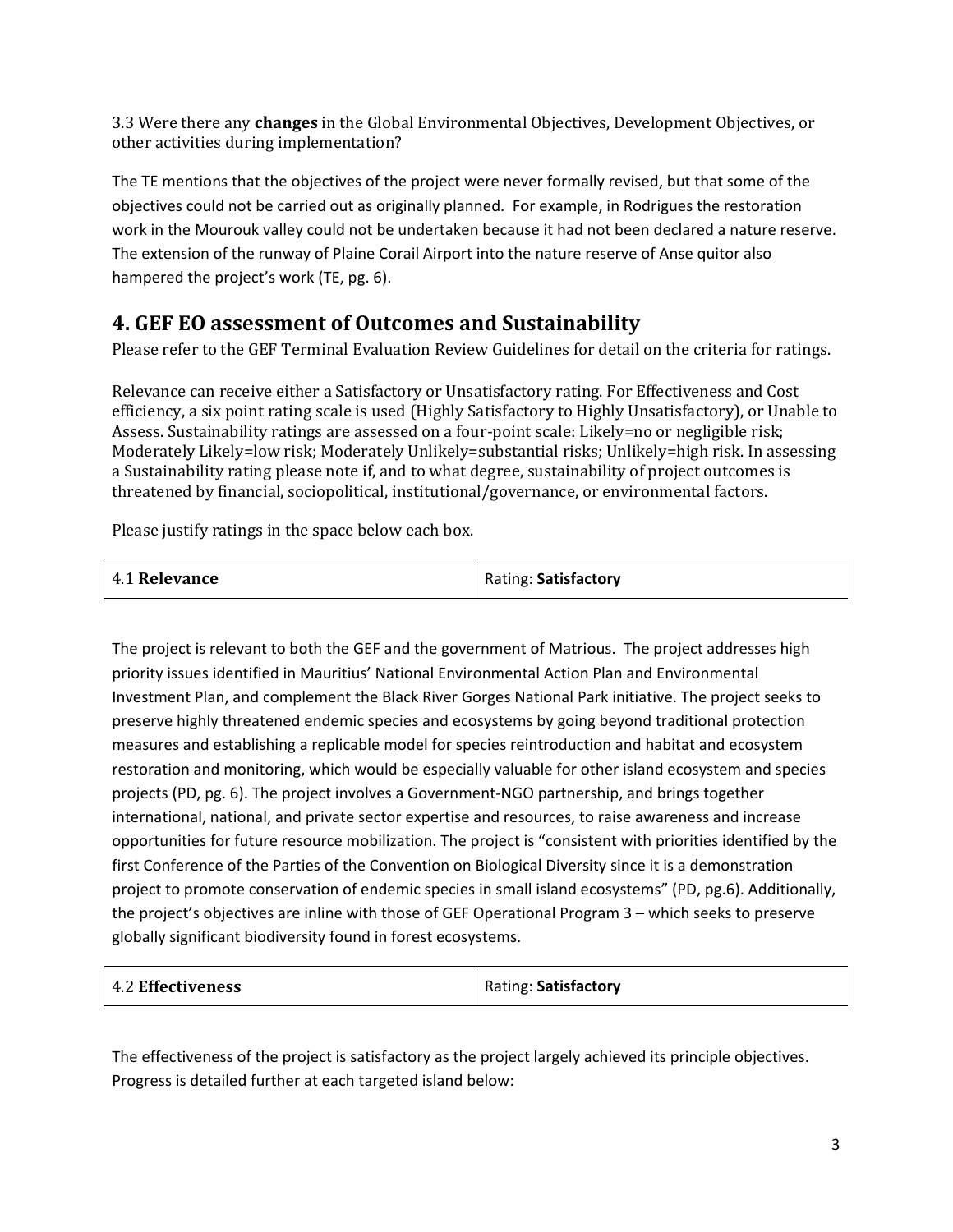- (1) The objective of making Ile aux Aigrettes a sustainable conservation area is met, through the direct achievement of island restoration and the good prospects of making the site selfsustainable through ecotourism. The coastal ebony forest is on its way to restoration with "90% of the island having been cleared of alien weeds and planted where necessary"(TE, pg. 8) and a secure funding base for the financing of the restoration programme is established.
- (2) The work on Round Island is taken over by a new project (A WB-GEF funded MSP), since the Biodiversity Conservation project has laid down the foundation for restoration techniques and identification of pioneer plant species. Weed control and native planting techniques and capacity have been developed. They allow large-scale restoration to proceed.
- (3) The work on Rodrigues is below expectations regarding the area planted, however, the nursery techniques are developed, and MWF is raising funds to expand the planting program.

Finally, the last output of the project was the awareness raising. The project contributed to a large increase of the level of public awareness, this resulted in an increase in the number of Mauritian volunteers to be involved in conservation work. The monitoring of restoration work and the experimental trials resulted in an improved knowledge in restoration techniques. Therefore, Mauritian conservation capacity has "vastly increased in both the Governmental and non-governmental sectors" (TE, pg. 8).

| 4.3 Efficiency | <b>Rating: Moderately Satisfactory</b> |
|----------------|----------------------------------------|
|                |                                        |

The efficiency of the project is Moderately satisfactory.

According to the TE, the project's objectives were concise and achievable and the timeframe to do this and verify the outcomes was realistic (TE, pg. 7). However, the risks of implementing such a project in remote areas were underestimated, and led to institutional problems and difficulties of logistics. In Round Island for example, there were less frequent visits and this resulted in high mortality rates for seeding and to the failure of some restoration activities. On the other hand, the work on Ile aux Aigrettes proceeded "relatively smoothly with MWF being granted a long-term lease (due to end in 2034) to manage the island for ecological restoration" (TE, pg. 7).

In the initial stage of the project document, budget categories were too general, and therefore cost estimates were not accurate. According to the TE, "the consultant who wrote the grant proposal did not use local sources to estimate cost" (TE, pg. 8). This created start up difficulties and led to changes in budget allocations to adapt to the realities of the project, and it had as consequences some confusion and delays in disbursement (TE, pg. 17). For example, the Ile aux Aigrettes restoration budget increased from US\$0.18 to US\$0.35 million, the Round Island budget decreased from US\$0.02 million to US\$0.01 million, the Rodrigues budget decreased from US\$0.4 million to US\$0.25 million, and finally institutional strengthening and technical assistance decreased from US\$0.61 to US\$0.48 million.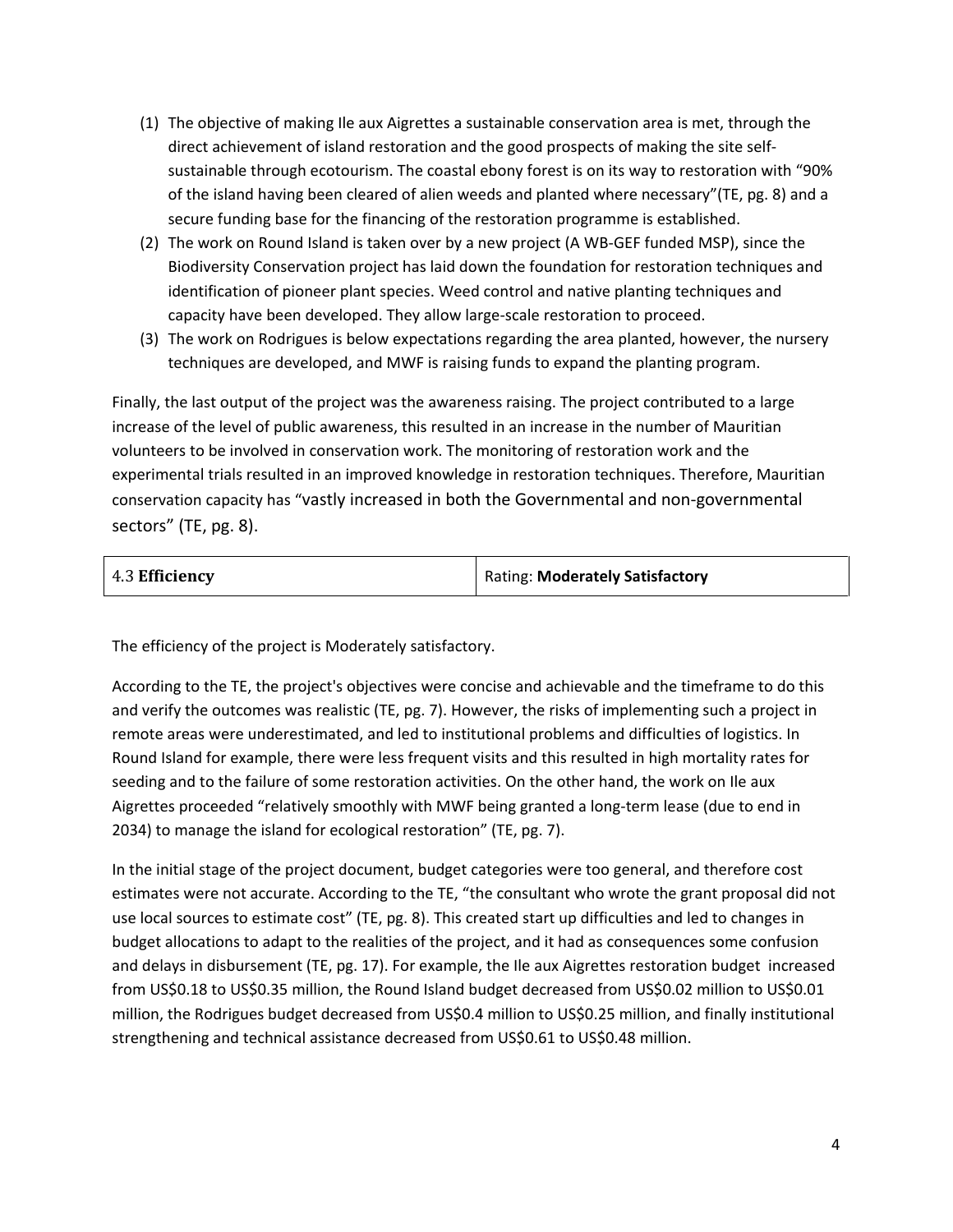| Rating: Likely |
|----------------|
|                |

Overall sustainability of the project is rated as Likely.

Environmental sustainability: Likely

The biological achievements and commitments of the stakeholders involved is such, that the sustainability of restoration outcomes is very likely (TE, pg. 16). For example, in Rodrigues Island, the project activities are expected to continue after the project's lifetime, thanks to the program of the Forestry Services and thanks to the continuing funds raised by MWF, the volunteer and the community groups participation.

#### Financial sustainability: Likely

The TE mentions that "the use of Ile aux Aigrettes as an ecotourism destination is one of the main avenues for sustainable funding of ecological restoration work on Ile aux Aigrettes and possibly on Round Island" (TE, pg.19). An ecotour has been developed during the project period and has attracted more visitors than initially estimated. The estimation for the years to come are high enough to cover all ecotour costs, to fund the management of Ile aux Aigrettes and the maintenance of both lie aux Aigrettes and Round Island (TE, pg. 14). Therefore, thanks to the eco-tourism income the long-term costs are expected to be sustained.

#### Institutional sustainability: Likely

The government has already decided to involve NGOs in the management of some of the areas covered by the project. In the Ile aux Aigrettes area, the National Heritage Trust (NHT) has been mandated to restore and manage Ile de la Passe. MWF will take responsibility for Fouquet, Vacoa, Marianne and Roche aux Oiseaux. Moreover, some proposals have been made by MWF to put under proper management a mangrove area. This project would include the construction of a visitor center that would help develop eco-tourism, and therefore make restoration and conservation efforts sustainable (TE, pg.19).

Socio-Political sustainability: Unable to Assess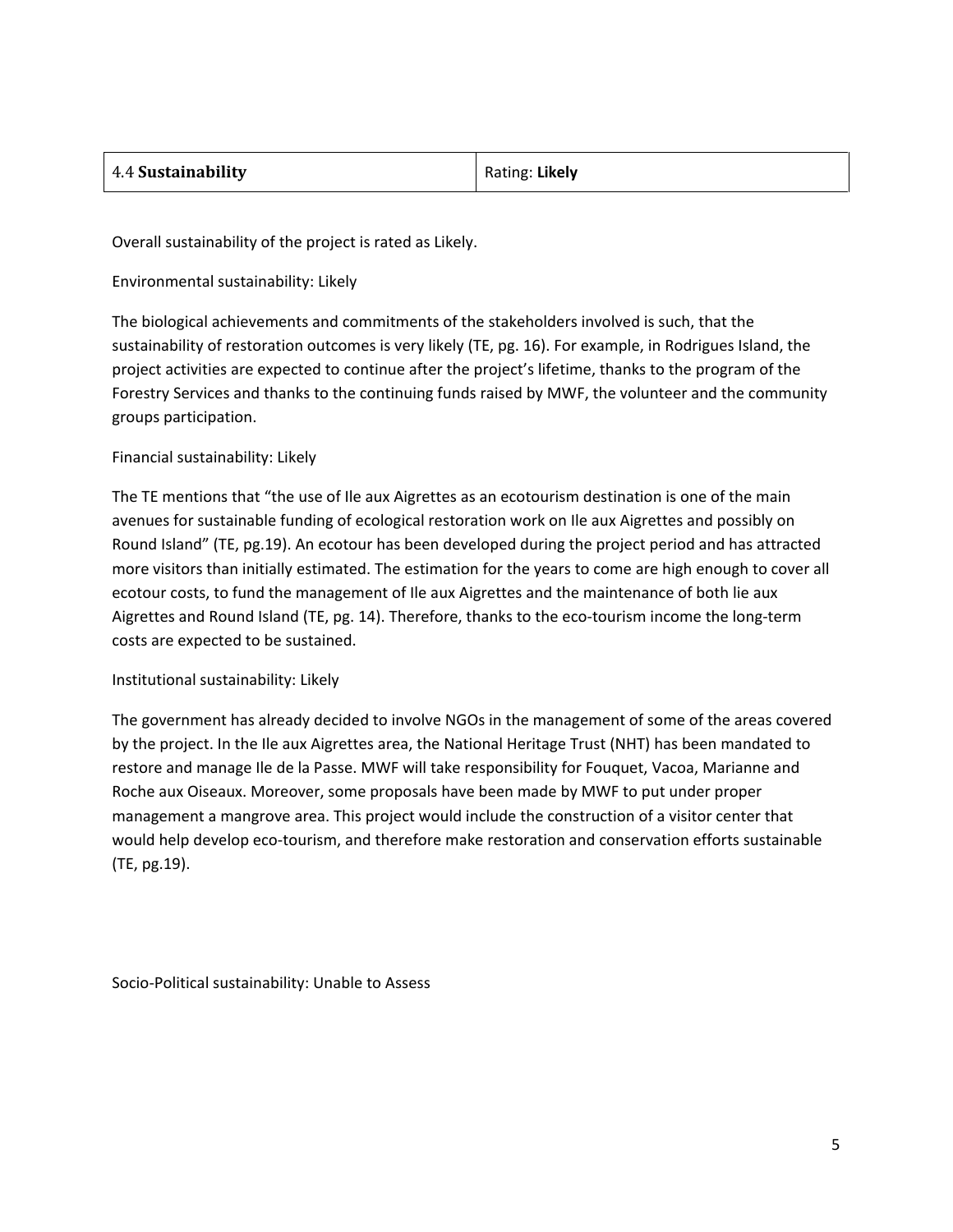### **5. Processes and factors affecting attainment of project outcomes**

5.1 Co-financing. To what extent was the reported co-financing essential to the achievement of GEF objectives? If there was a difference in the level of expected co-financing and actual co-financing, then what were the reasons for it? Did the extent of materialization of co-financing affect project's outcomes and/or sustainability? If so, in what ways and through what causal linkages?

The Government of Mauritius co-financed the project (\$200,000), as well as Mauritius Wildlife Foundation (\$150,000), and private hotel owners on the islands (US\$50,000). Regarding the leveraged financing, the project attracted US\$520,000 for related conservation activities on the islands. For example, the visitor center built on Ile aux Aigrettes was funded by the Japan World Exposition Commemorative Fund (TE, pg. 9)

The overall budget was broken down as follow (TE, pg.6):

- (1) Rodrigues Forest restoration \$401,000
- (2) Round Island restoration \$017,000
- (3) Ile aux Aigrettes restoration \$175,000
- (4) Institutional strengthening and capacity building \$606,000

5.2 Project extensions and/or delays. If there were delays in project implementation and completion, then what were the reasons for it? Did the delay affect the project's outcomes and/or sustainability? If so, in what ways and through what causal linkages?

There was no project extension or major delays reported in the TE and in the PIRs.

However, there was a minor delay reported in the TE (pg.17) regarding the formulation of a management plan for Round Island. This objective has only been partly met, and there is only a draft version of the management plan. This is because the development of restoration techniques took longer than expected. However, according to the TE (pg. 11), the management plan will be reviewed, adjusted and formalized in due course under the follow-up project.

Some minor delays also occurred in Anse Quitor area. The proposed extension of Plaine Corail Airport made planning of work difficult, and the weak cooperation of the Rodrigues Forestry Service made planning difficult and slowed down project implementation (TE, pg.17). No major consequences are reported in the TE.

5.3 Country ownership. Assess the extent to which country ownership has affected project outcomes and sustainability? Describe the ways in which it affected outcomes and sustainability, highlighting the causal links:

Overall, the country ownership was strong. On one hand, the collaboration was very good between government and the implementing NGO, in particular to help solve the logistical problems of working on Round Island. However, on the other hand, some issues related to government ownership affected project implementation such as the proposed extension of Plaine Corail Airport that made planning work for Anse Quitor in Rodrigues Island difficult.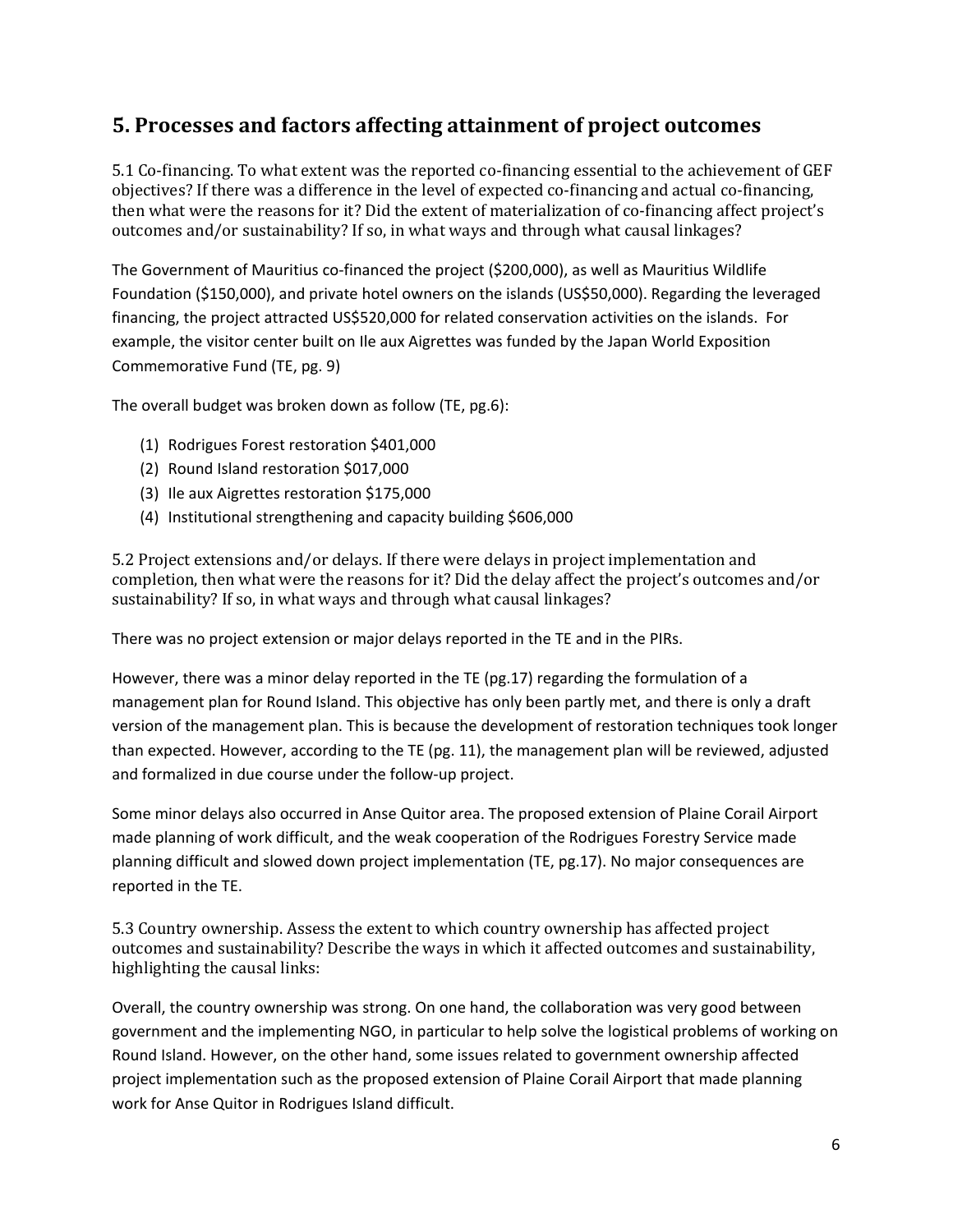The community involvement efforts were very useful as awareness-raising exercises. The conservation work in Mauritius used mostly international volunteers. However, during the course of this project, the number of Mauritian and Rodriguan volunteers has expanded hugely, and shows the strong ownership of the project (TE, pg. 13).

### **6. Assessment of project's Monitoring and Evaluation system**

Ratings are assessed on a six point scale: Highly Satisfactory=no shortcomings in this M&E component; Satisfactory=minor shortcomings in this M&E component; Moderately Satisfactory=moderate shortcomings in this M&E component; Moderately Unsatisfactory=significant shortcomings in this M&E component; Unsatisfactory=major shortcomings in this M&E component; Highly Unsatisfactory=there were no project M&E systems.

Please justify ratings in the space below each box.

|  | 6.1 M&E Design at entry | Rating: Moderately Satisfactory |
|--|-------------------------|---------------------------------|
|--|-------------------------|---------------------------------|

According to the TE, the initial M&E system to determine the success of the restoration programs was not robust. However, during the project implementation, it was replaced by more thorough surveys and some were designed as integral parts of PhD studies (TE, pg.10). Moreover, according to the TE (pg.4), the project had a sound logical framework with indicators that were used to measure progress towards the achievement of the objectives and to take corrective action as the project progressed. The PD had a budget allocated to the M&E system. There is however no indication on responsibility for M&E.

| 6.2 M&E Implementation | Rating: Satisfactory |
|------------------------|----------------------|
|                        |                      |

There is very little information in the TE and in the PIRs about M&E implementation. However, the TE mentions that there was evidence of adaptive management (TE, pg.12). The M&E system evolved to provide measurable information on the restoration of the islands ecosystems. According to the TE, the project learned as it progressed, for example the project learned which species survived most and what where the needed conditions to increase survival rates of seedlings. Finally, an improved M&E system was used to verify the changes and to compare the actual with the expected achievements.

#### **7. Assessment of project implementation and execution**

Quality of Implementation includes the quality of project design, as well as the quality of supervision and assistance provided by implementing agency(s) to execution agencies throughout project implementation. Quality of Execution covers the effectiveness of the executing agency(s) in performing its roles and responsibilities. In both instances, the focus is upon factors that are largely within the control of the respective implementing and executing agency(s). A six point rating scale is used (Highly Satisfactory to Highly Unsatisfactory), or Unable to Assess.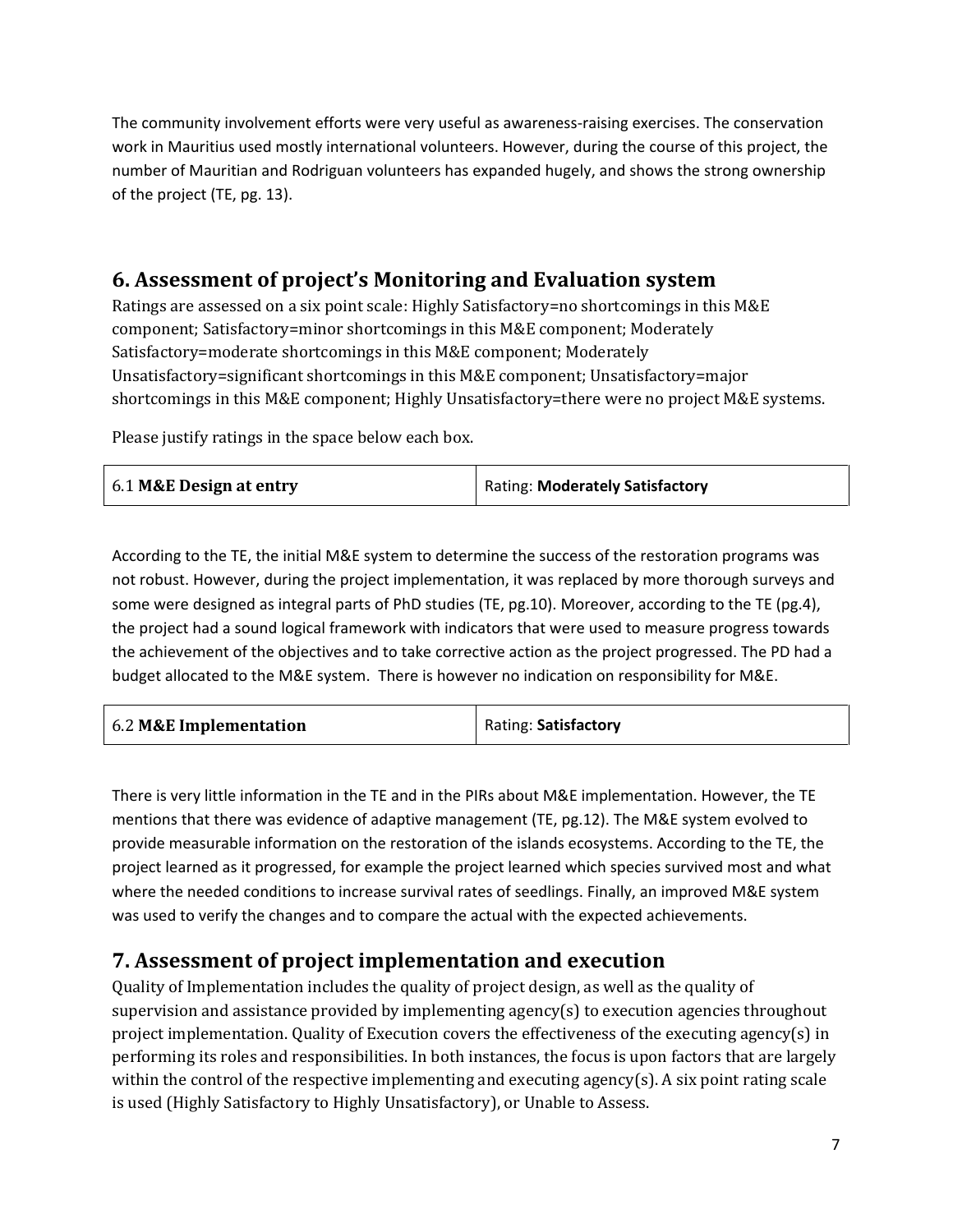Please justify ratings in the space below each box.

| Rating: Satisfactory |
|----------------------|
|                      |

The quality of implementation is rated satisfactory.

The World Bank is the implementing agency of this project. According to the TE, its performance in project identification was satisfactory. The Government of Mauritius prepared a National Environmental Action Plan in 1990 and was the first country in the world to ratify the Biodiversity Convention. The project was designed to support Government policy and priorities in biodiversity management.

Moreover, according to the TE (pg.20), the project design was technically sound and the decision "to commission an NGO to implement the project demonstrated its merits". However, there were some shortcomings in the Project Design, especially the underestimation of the difficulties of working in such remote areas.

Even though initial supervision missions focused more on technical aspects and not enough on project management, this was corrected and the overall quality of the WB supervision was satisfactory (TE, pg.20).

| 7.2 Quality of Project Execution | Rating: Satisfactory |
|----------------------------------|----------------------|
|----------------------------------|----------------------|

Overall the Government's performance in project preparation was satisfactory. The priorities were established in line with Government's work. However, the TE states that detailed project preparation was left too much to consultants and resulted in some shortcomings in the quality of the project at entry (TE, pg. 21). The Government's execution performance during the project's course was also satisfactory. The collaboration between Government and the implementing NGO was very good, and it helped to solve the logistics problems.

One of the main difficulties in the project execution was the lack of agreement with the Ministry of Rodrigues who are responsible for the Rodrigues Forestry Department. Another difficulty was the lack of involvement of the MWF Plant Conservation Manager that is responsible for the technical management of the project. The first hired manager (from 1996 to 1999) was at the same time of the project studying for a PhD and therefore this slowed down the pace of restoration work. A new Plant Conservation Manager was hired in 1999, and this resulted in increased project productivity (TE, pg.21).

The execution agency (MWF) performance was satisfactory. The financial management was initially too casual, but this was corrected. MWF was proactive in seeking additional resources; they establish a staff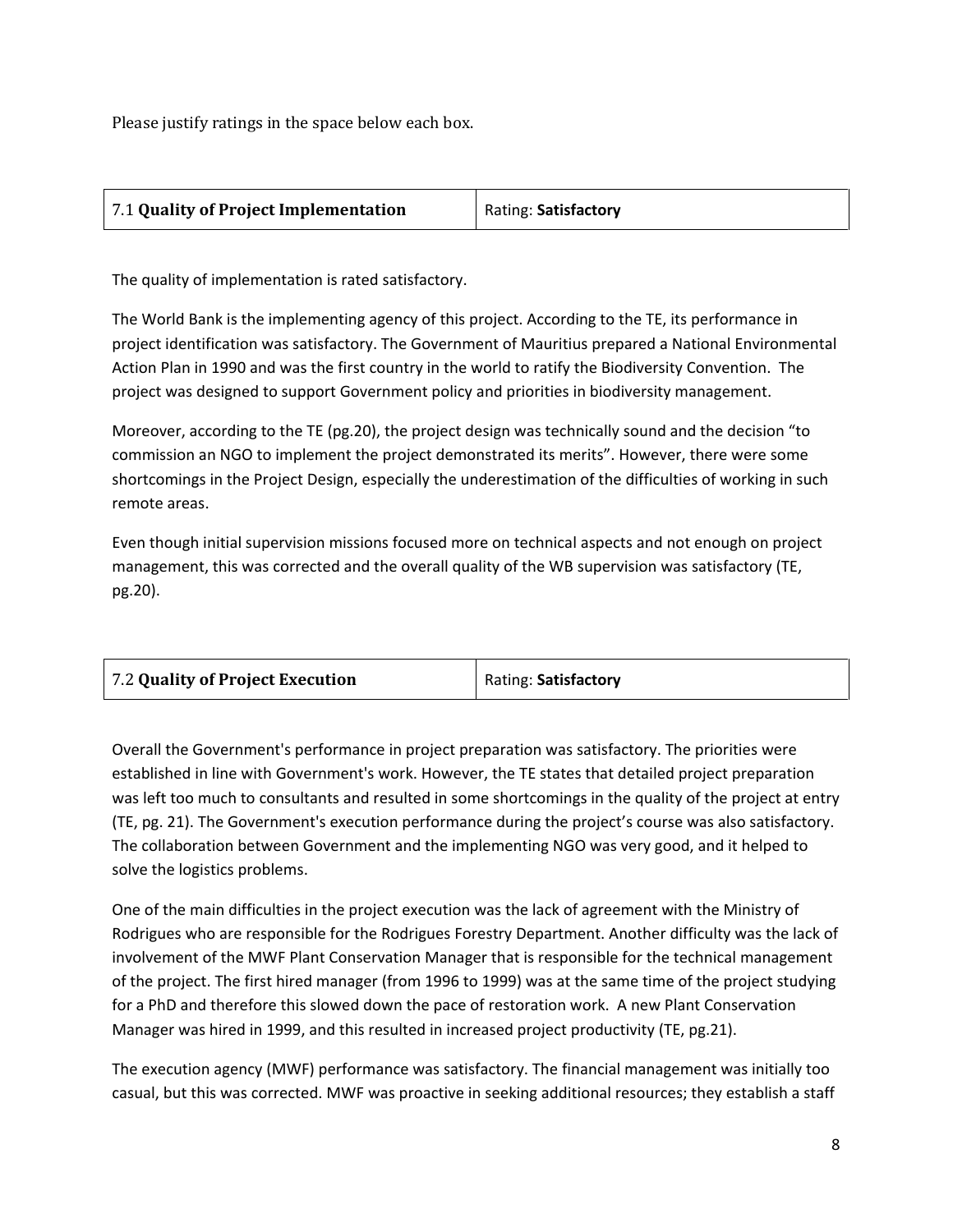position for that purpose. The successful eco-tourism program developed for Ile aux Aigrettes was not part of the project at first but MWF actively developed it to secure financial sustainability (TE, pg. 21).

### **8. Assessment of Project Impacts**

*Note - In instances where information on any impact related topic is not provided in the terminal evaluations, the reviewer should indicate below that this is indeed the case. When providing information on topics related to impact, please cite the page number of the terminal evaluation from where the information is sourced.* 

8.1 Environmental Change. Describe the changes in environmental stress and environmental status that occurred by the end of the project. Include both quantitative and qualitative changes documented, sources of information for these changes, and how project activities contributed to or hindered these changes. Also include how contextual factors have contributed to or hindered these changes.

The following environmental impacts are reported in the TE:

- (1) 90 % of the Ile aux Aigrettes has been weeded and planted at the end of the project (TE, pg. 8)
- (2) A repeat vegetation survey conducted in 2001 indicated a decrease in weed levels, for example *Leucaena leucocephala,* possibly the island's most invasive weed species, decreased in cover by 50% between 1999 and 2001 (TE, pg.9)
- (3) Of the 55 plant species propagated on Ile aux Aigrettes from 1997-2001 28 are endangered according to IUCN criteria. Due to the restoration programme on Ile aux Aigrettes five of these species are well on the way to being down-listed and over 100 individuals have been produced and planted of a further six of these species (TE, pg.9)
- (4) Habitat is being established and native birds are starting to use the growing native forest at Grande Montagne as nesting habitat (TE, pg.12)

8.2 Socioeconomic change. Describe any changes in human well-being (income, education, health, community relationships, etc.) that occurred by the end of the project. Include both quantitative and qualitative changes documented, sources of information for these changes, and how project activities contributed to or hindered these changes. Also include how contextual factors have contributed to or hindered these changes.

There is no quantitative socioeconomic changes reported in the TE. However, the on-going eco-tourism development at Ile aux Aigrettes is expected to contribute to the economy of Mauritius. The prospects for restoring more sites (Mahebourg Bay islets and mangrove, Flat Island and Ile Gabrielle in the North) is expected to increase further the contribution of eco-tourism to the national economy (TE, annex 3).

8.3 Capacity and governance changes. Describe notable changes in capacities and governance that can lead to large-scale action (both mass and legislative) bringing about positive environmental change. "Capacities" include awareness, knowledge, skills, infrastructure, and environmental monitoring systems, among others. "Governance" refers to decision-making processes, structures and systems,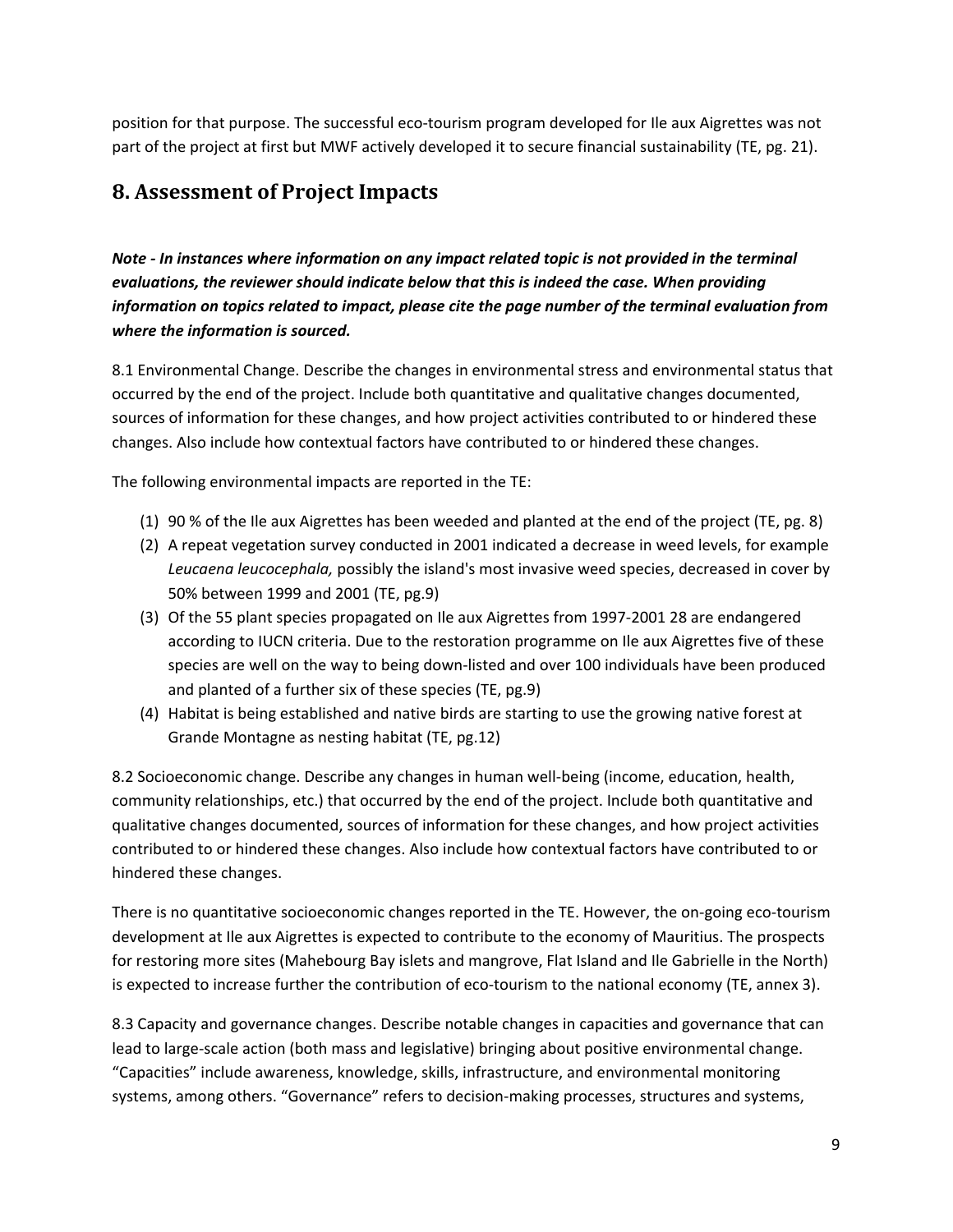including access to and use of information, and thus would include laws, administrative bodies, trustbuilding and conflict resolution processes, information-sharing systems, etc. Indicate how project activities contributed to/ hindered these changes, as well as how contextual factors have influenced these changes.

#### a) Capacities

Capacity changes have been reported in the TE:

- (1) Increases in knowledge on the propagation of native plants have been achieved during the project. These have led to an increase in the Ile aux Aigrettes nursery production from 7,000 plants of 12 species in 1998 to 16,500 individuals of 35 species in 2001 (TE, pg. 9).
- (2) The tour is being developed on the strictest principles of ecotourism, the purpose being to inform the public about the conservation work and to finance MWF on a sustainable basis in the future (TE, pg.10).
- (3) The sub-projects funded under the GEF grant have been used to increase awareness about the biodiversity value of Mauritius and Rodrigues and the efforts being made for its conservation.
- (4) An average of one article a month has appeared in the Mauritian media about one or more of the three sub-projects. The project has also been featured regularly on Mauritian television news and documentary slots and on the Mauritius College of the Air. The project has also been featured several times in international documentaries. In addition scientific findings of the project have been featured in peer-reviewed journals and in conference proceedings and several scientific works are in preparation (TE, pg.8).
- (5) The work in Rodrigues has been used by the MWF Community Educator (project established in 1998) as material for presentation to Rodriguan children and community groups and for field excursions allowing direct experience of the process of ecological restoration. Project work has also been used as material for the Mauritian NPCS educator (TE, pg.13).
- (6) Training opportunities have increased the capacity of Mauritian nationals in areas such as quantitative ecology, plant propagation, conservation of plant genetic resources and weed management. Developments within MWF have been paralleled by increases in the capacity of Government agencies to carry out conservation of native biodiversity (TE, pg.14).
- (7) Within MWF 20 persons (18 Mauritian and 2 expatriates) have been employed directly on the project. Approximately 50 other MWF staff have been involved with the project from time to time. In addition another 50 people from other Mauritian organizations have worked directly on the project. All of these have benefited from on the job training (TE, pg. 16).

#### b) Governance

The only Governance change reported in the TE is the production of a management plan for Round Island. However, this management plan was not entirely produced. At the end of the project there was only a draft management plan, because it took longer than expected to develop the techniques that are now applied on the on-going follow-up project (TE, pg. 11). However, the TE mentions that the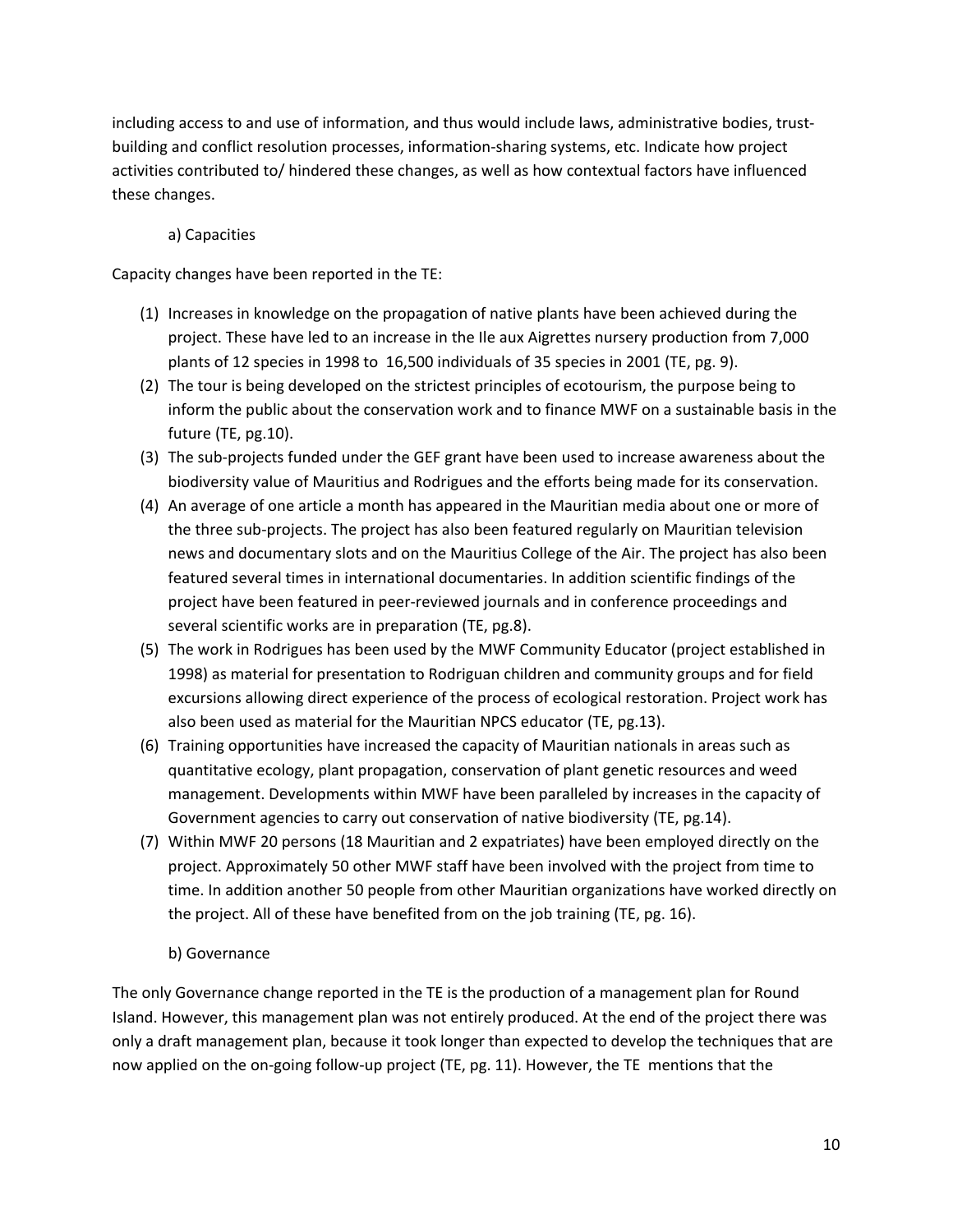management plan will be reviewed, adjusted and formalized in due course under the follow-up project (TE, pg. 11).

8.4 Unintended impacts. Describe any impacts not targeted by the project, whether positive or negative, affecting either ecological or social aspects. Indicate the factors that contributed to these unintended impacts occurring.

There is no unintended impact reported in the TE and in the PIRs.

8.5 Adoption of GEF initiatives at scale. Identify any initiatives (e.g. technologies, approaches, financing instruments, implementing bodies, legal frameworks, information systems) that have been mainstreamed, replicated and/or scaled up by government and other stakeholders by project end. Include the extent to which this broader adoption has taken place, e.g. if plans and resources have been established but no actual adoption has taken place, or if market change and large-scale environmental benefits have begun to occur. Indicate how project activities and other contextual factors contributed to these taking place. If broader adoption has not taken place as expected, indicate which factors (both project-related and contextual) have hindered this from happening.

Several initiatives at scales have been reported in the TE and in thePIRs.

A project for Marine Biodiversity Conservation is being considered for GEF funding through UNDP, under the Ministry of Fisheries. The Government has also been discussing with the World Bank on a possible project to support implementation of the framework being developed not only to Mauritius Island but also for the Islets, the Outer Islands and Rodrigues (PIR, pg.5).

The Mauritius Forestry Service has established a Biodiversity Unit to carry out conservation in areas not currently conserved by MWF and the NPCS. The NPCS have expanded the area they are managing for conservation on the Mauritian mainland and have recruited additional staff.

Using Ile aux Aigrettes and Round Island as models of successful islets management the Government of Mauritius through the Ministry of Environment launched an Islets Taskforce to investigate the state of the islets of Mauritius and to propose remedies for those judged to be in need of improved management (Te, pg.15).

Some other funds have also been leveraged; a detailed list is given in the Table pg.15 of TE.

#### **9. Lessons and recommendations**

9.1 Briefly describe the key lessons, good practices, or approaches mentioned in the terminal evaluation report that could have application for other GEF projects.

The following lessons are given in the TE (pg.17):

(1) The logistics of working on small islands is very heavy. This was clearly under-estimated for Round Island, but also applies to Rodrigues and to a lesser extend to lie aux Aigrettes. Partnerships are essential to overcome such difficulties.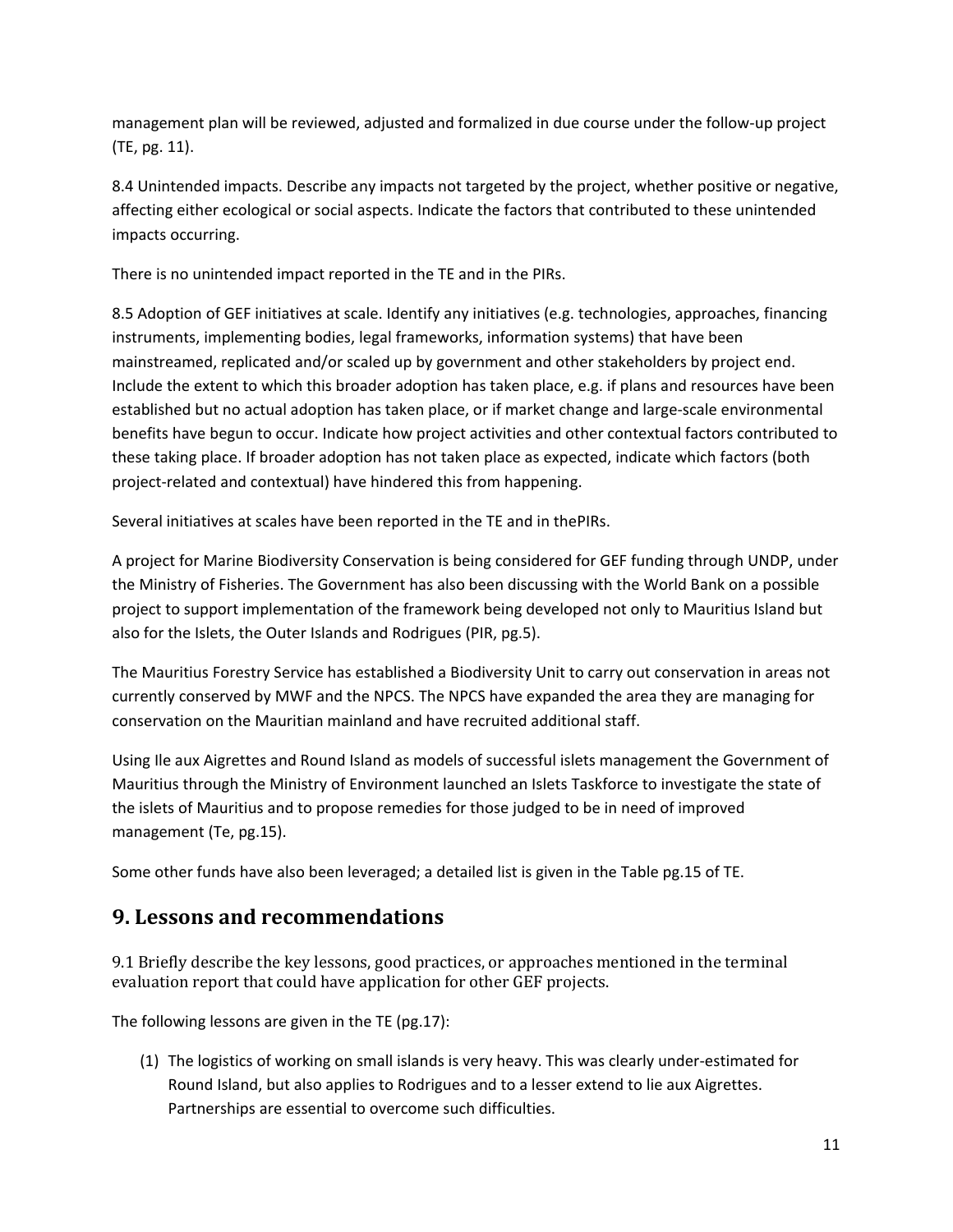- (2) Collaboration with partners, and in particular collaboration between an NGO and public entities such as Government Departments, benefits from being clearly spelled out and is best organized through the use of formal memoranda of understanding. Such an MOU would have been most helpful for example in the case of Rodrigues.
- (3) There is as much to learn from failure than from success, as illustrated by the learning process at Round Island, where trials and errors have eventually led to a full understanding of how the island can be restored. This has led to the development of a follow-up project, now on-going.

9.2 Briefly describe the recommendations given in the terminal evaluation.

There is no recommendation given in the TE and in the PIRs.

#### **10. Quality of the Terminal Evaluation Report**

A six point rating scale is used for each sub-criteria and overall rating of the terminal evaluation report (Highly Satisfactory to Highly Unsatisfactory)

| Criteria                                                                                                                                                | <b>GEF EO comments</b>                                                                                                                                                                                                                         | Rating    |
|---------------------------------------------------------------------------------------------------------------------------------------------------------|------------------------------------------------------------------------------------------------------------------------------------------------------------------------------------------------------------------------------------------------|-----------|
| To what extent does the report<br>contain an assessment of relevant<br>outcomes and impacts of the<br>project and the achievement of the<br>objectives? | The report contains a well substantiated assessment of the<br>achievements. The expected and actual objectives,<br>outcomes, and outputs are given, and assessed in detail.<br>However, the project's impacts are not comprehensive<br>enough. | S         |
| To what extent is the report<br>internally consistent, the evidence<br>presented complete and convincing,<br>and ratings well substantiated?            | The report is consistent and evidence are convincing.<br>However, some ratings are missing such as M&E<br>implementation.                                                                                                                      | S         |
| To what extent does the report<br>properly assess project<br>sustainability and/or project exit<br>strategy?                                            | The report assesses the project's sustainability in details<br>and shows how the project will be able to continue<br>(especially through the eco-tourism activity, and the<br>additional leveraged funds).                                     | <b>HS</b> |
| To what extent are the lessons<br>learned supported by the evidence<br>presented and are they<br>comprehensive?                                         | The lessons learned are supported by the evidences<br>reported in the report. However, there is no distinction in<br>the report between lessons learned and recommendations.                                                                   | <b>MS</b> |
| Does the report include the actual<br>project costs (total and per activity)<br>and actual co-financing used?                                           | The report includes tables reporting actual vs. expected<br>costs. However, there is no cost-analysis, and no clear cost-<br>effectiveness assessment.                                                                                         | <b>MS</b> |
| Assess the quality of the report's<br>evaluation of project M&E systems:                                                                                | The M&E system at entry and during implementation is<br>briefly described. More details are needed especially<br>concerning the adaptive management of the project.                                                                            | <b>MS</b> |
| <b>Overall TE Rating</b>                                                                                                                                |                                                                                                                                                                                                                                                | S         |

**(0.3\*10)+(0.1\*18)= 3+1.8=4.8**